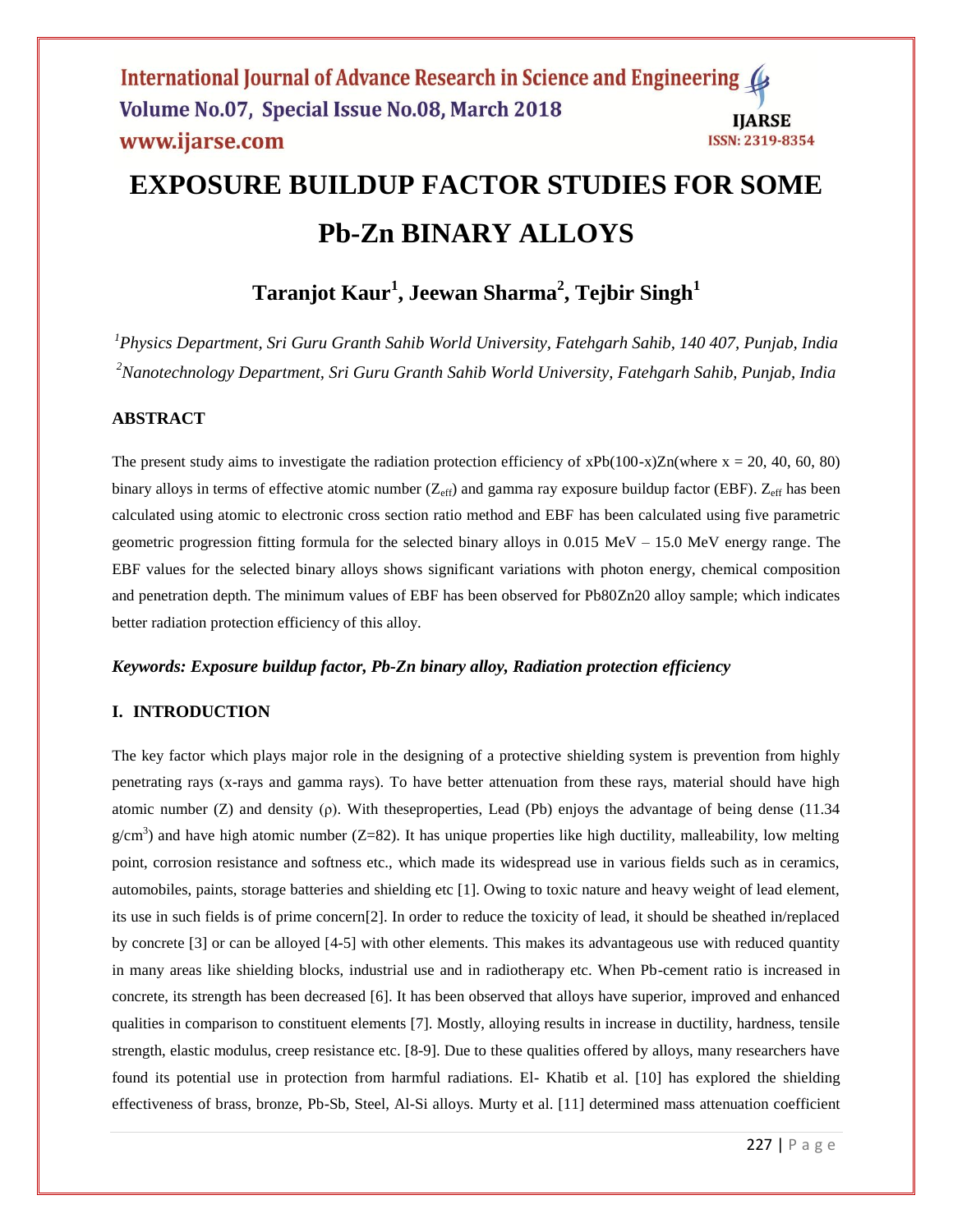$(\mu_m)$ , Z<sub>eff</sub> and electron density (N<sub>e</sub>) for W/Cu alloys. Singh et al. [12] explored the efficiency of vanadium and nickel alloys by determining its  $\mu_m$ ,  $Z_{\text{eff}}$  and  $N_e$ . Sharma et al. [13] explored shielding effectiveness of binary alloys such as Zn-Sn, Sn-Pb and Zn-Pb. Kaur et al. [14] reported the scope of Pb-Zn alloys in gamma rays shield designing.

The gamma ray buildup factor is most useful parameter for calculating the distribution of flux within the material. EBF is defined as the ratio of correct value of photon flux after its transmission through target material to the uncollided photon beam flux measured at particular point. American National Standards ANSI/ANS 6.4.3 [15] has utilized the geometric progression (G-P) method and provided buildup factor data for 23 elements, one compound and two mixtures i.e. (air and water) and for concrete in the energy range 0.015 – 15.0 MeV and up to penetration depth of 40 mean free paths (mfp). In extension to our previous work [14], this study aims to investigate the radiation protection efficiency of Pb-Zn binary alloys in terms of EBF.

#### **II. COMPUTATIONAL WORK**

#### **2.1 Effective atomic number**  $(Z_{\text{eff}})$

The effective atomic number is a parameter similar to atomic number of elements. However, it is energy dependent parameter and is assigned to compounds/mixtures for the visualization of photon interaction of photons within irradiating material. Z<sub>eff</sub> values for the selected alloys were computed using atomic ( $\sigma_a$ ) to electronic ( $\sigma_e$ ) cross sectionsratio method [14].

$$
Z_{\text{eff}} = \frac{\sigma_a}{\sigma_e} \tag{1}
$$

#### **2.2 G-P fitting exposure parameters**  $(b, c, a, X_k \text{ and } d)$

The  $Z_{\text{eff}}$  values of the selected alloys as listed in Table 1 were used in logarithmic interpolation methodto obtain G-P fitting exposure parametersfor the selected alloys as follows [7]:

$$
C = \frac{C_1(\log Z_2 - \log Z_{\text{eff}}) + C_2(\log Z_{\text{eff}} - \log Z_1)}{\log Z_2 - \log Z_1}
$$
(2)

where  $C_1$  and  $C_2$  are the values of the G-P fitting parameters corresponding to the atomic numbers of  $Z_1$  and  $Z_2$ , respectively at specific energy.  $Z_1$  and  $Z_2$  are the elemental atomic numbers, within which  $Z_{\text{eff}}$  of selected alloys lies. G-P fitting exposure parameters of seven elements ( $_{29}Cu$ ,  $_{42}Mo$ ,  $_{50}Sn$ ,  $_{57}La$ ,  $_{64}Gd$ ,  $_{72}W$ ,  $_{82}Pb$ ) from ANS 6.4.3 were used for present computations.

#### **2.3 Exposure buildup factor (EBF)**

The exposure buildup factor for the selected alloys using G-P fitting parameters in the 0.015 MeV – 15.0 MeV energy region and upto penetration depth of 40 mfp has been done using the following formula [7]: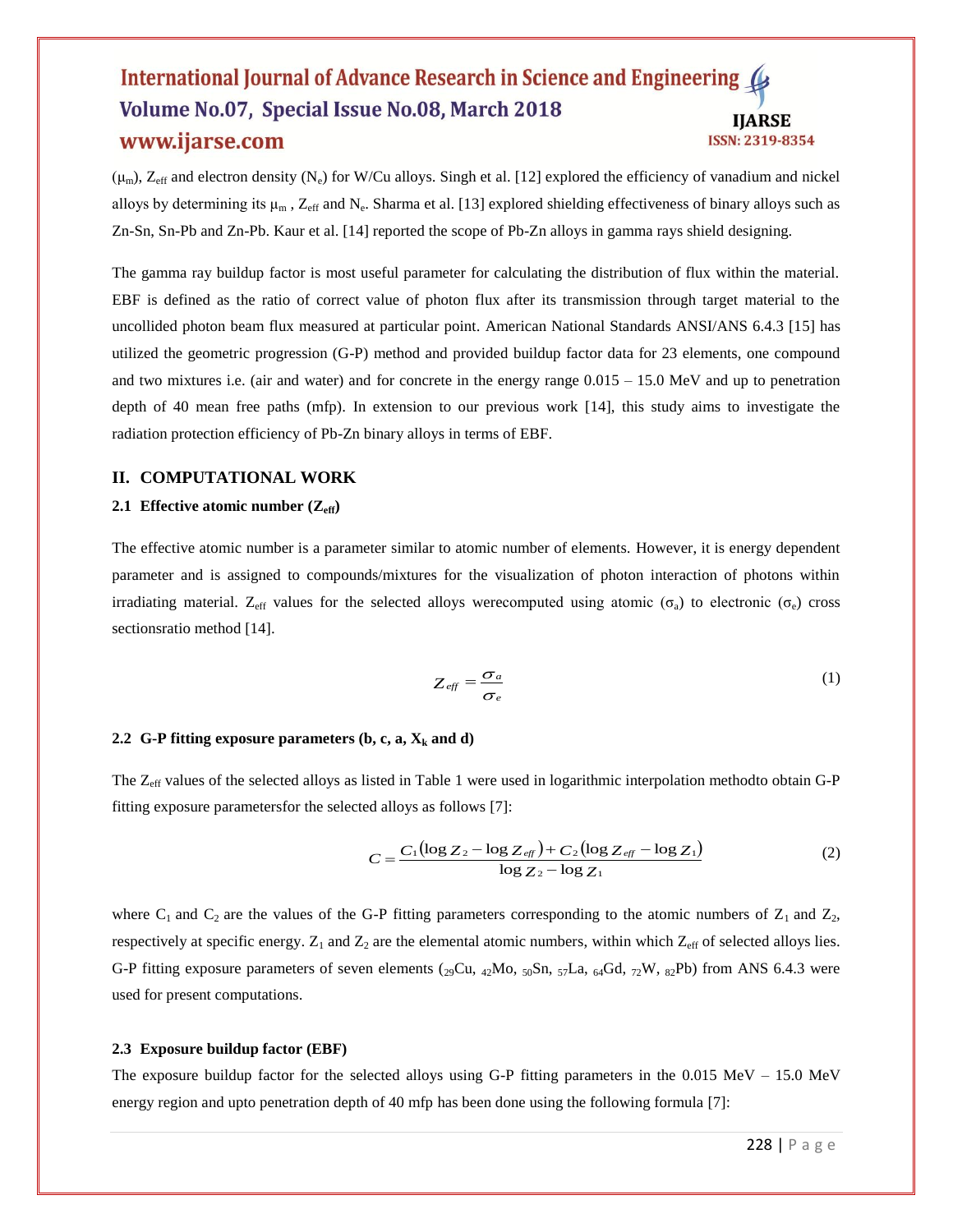$$
B(E, x) = 1 + \frac{b-1}{K-1}(K^x - 1) \quad \text{for } K \neq 1 \text{ (3)}
$$
\n
$$
B(E, x) = 1 + (b - 1)x \quad \text{for } K = 1 \text{ (4)}
$$
\n
$$
\text{where, } K(E, x) = cx^a + d \xrightarrow{\tan h(x/X_K - 2) - \tan h(-2)} \text{for } x \leq 40 \text{ mfp} \tag{5}
$$

**Table 1. Effective atomic numbers (Zeff) of the Pb-Zn binary alloys for energy region 0.015 MeV – 15.0 MeV.**

| Energy (MeV) | Pb-Zn Binary alloy in different composition |          |          |          |
|--------------|---------------------------------------------|----------|----------|----------|
|              | Pb80Zn20                                    | Pb60Zn40 | Pb40Zn60 | Pb20Zn80 |
| 0.015        | 64.75                                       | 52.35    | 43.06    | 35.81    |
| 0.02         | 70.18                                       | 59.14    | 48.80    | 39.11    |
| 0.03         | 70.88                                       | 60.14    | 49.76    | 39.72    |
| 0.04         | 71.39                                       | 60.89    | 50.49    | 40.20    |
| 0.05         | 71.74                                       | 61.41    | 51.01    | 40.54    |
| 0.06         | 71.95                                       | 61.73    | 51.33    | 40.76    |
| 0.08         | 72.06                                       | 61.90    | 51.51    | 40.88    |
| 0.10         | 78.98                                       | 74.71    | 68.01    | 56.26    |
| 0.15         | 78.15                                       | 72.92    | 65.21    | 52.90    |
| 0.20         | 76.80                                       | 70.16    | 61.24    | 48.77    |
| 0.30         | 73.57                                       | 64.31    | 54.06    | 42.70    |
| 0.40         | 70.61                                       | 59.74    | 49.38    | 39.47    |
| 0.50         | 68.30                                       | 56.60    | 46.52    | 37.73    |
| 0.60         | 66.59                                       | 54.48    | 44.74    | 36.72    |
| 0.80         | 64.39                                       | 51.96    | 42.76    | 35.65    |
| 1.00         | 63.11                                       | 50.59    | 41.74    | 35.13    |
| 1.50         | 61.88                                       | 49.35    | 40.85    | 34.68    |
| 2.00         | 61.96                                       | 49.43    | 40.91    | 34.71    |
| 3.00         | 62.80                                       | 50.27    | 41.51    | 35.01    |
| 4.00         | 63.63                                       | 51.14    | 42.15    | 35.33    |
| 5.00         | 64.32                                       | 51.88    | 42.70    | 35.62    |
| 6.00         | 64.87                                       | 52.49    | 43.17    | 35.86    |
| 8.00         | 65.66                                       | 53.38    | 43.86    | 36.24    |
| 10.0         | 66.22                                       | 54.03    | 44.37    | 36.52    |
| 15.0         | 67.08                                       | 55.07    | 45.22    | 36.99    |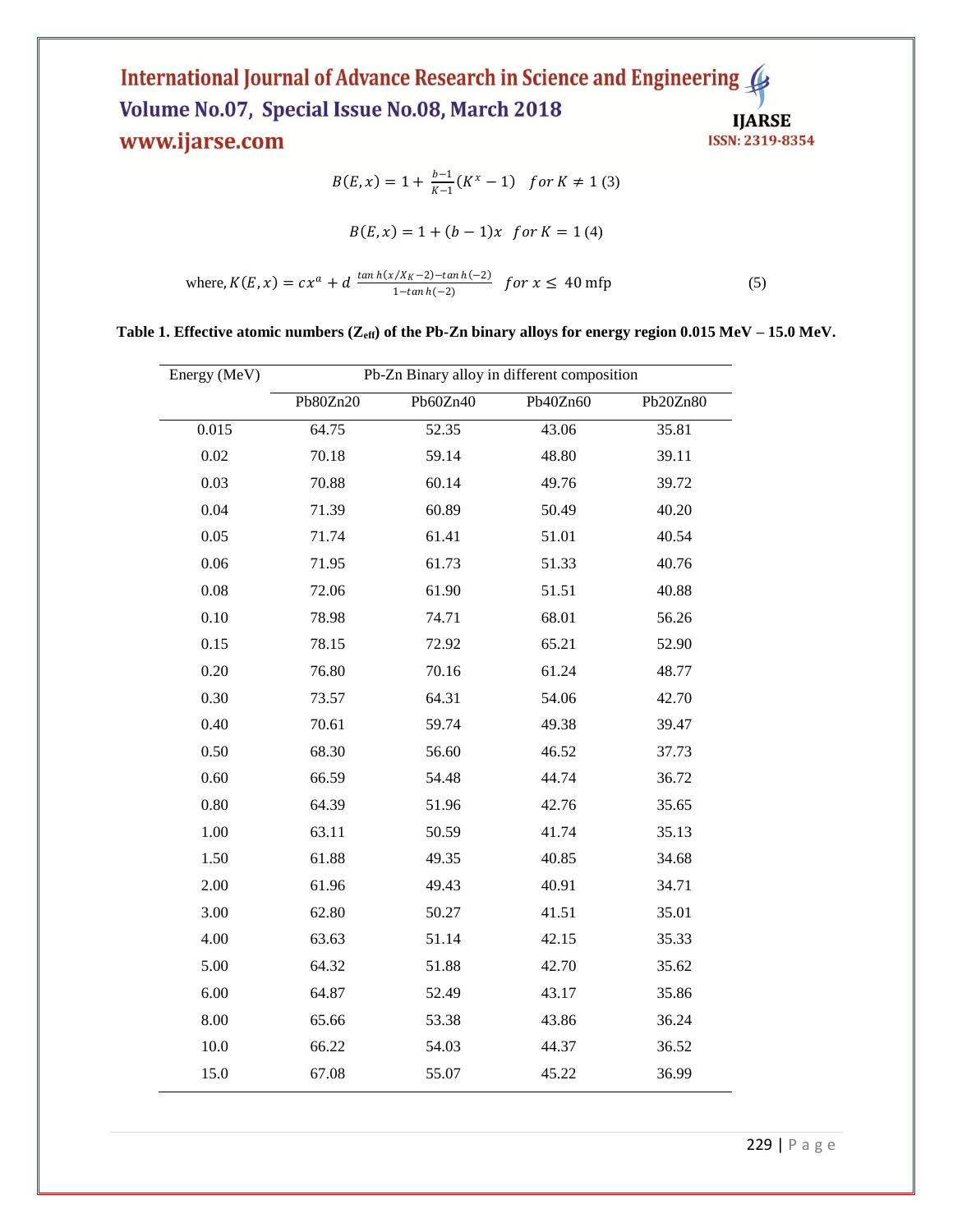# **III. RESULTS AND DISCUSSION**

The variation of EBF with photon energy for the selected alloys at penetration depths of 1, 5, 10, 20, 30, 40 mfp has been illustrated in Fig. 1(a-f). It can be observed from these figures that EBF values for all alloy samples are small (nearly unity at 1 mfp) at lower photon energy and then gradually increases with increase in photon energy until attains maximum values of EBF in the intermediate energy region, afterwards it decreases with further increase in photon energy. This behavior can be explained on the basis of dominance of photon interaction processes in the different energy regions. In the lower and higher energy regions, there is complete absorption of photon due to photo electric effect and pair production process respectively, which are responsible for low values of EBF in both regions. In the intermediate energy region due to dominance of Compton scattering process, number of multiple scattered photons increases, which causes large values for EBF in that region.

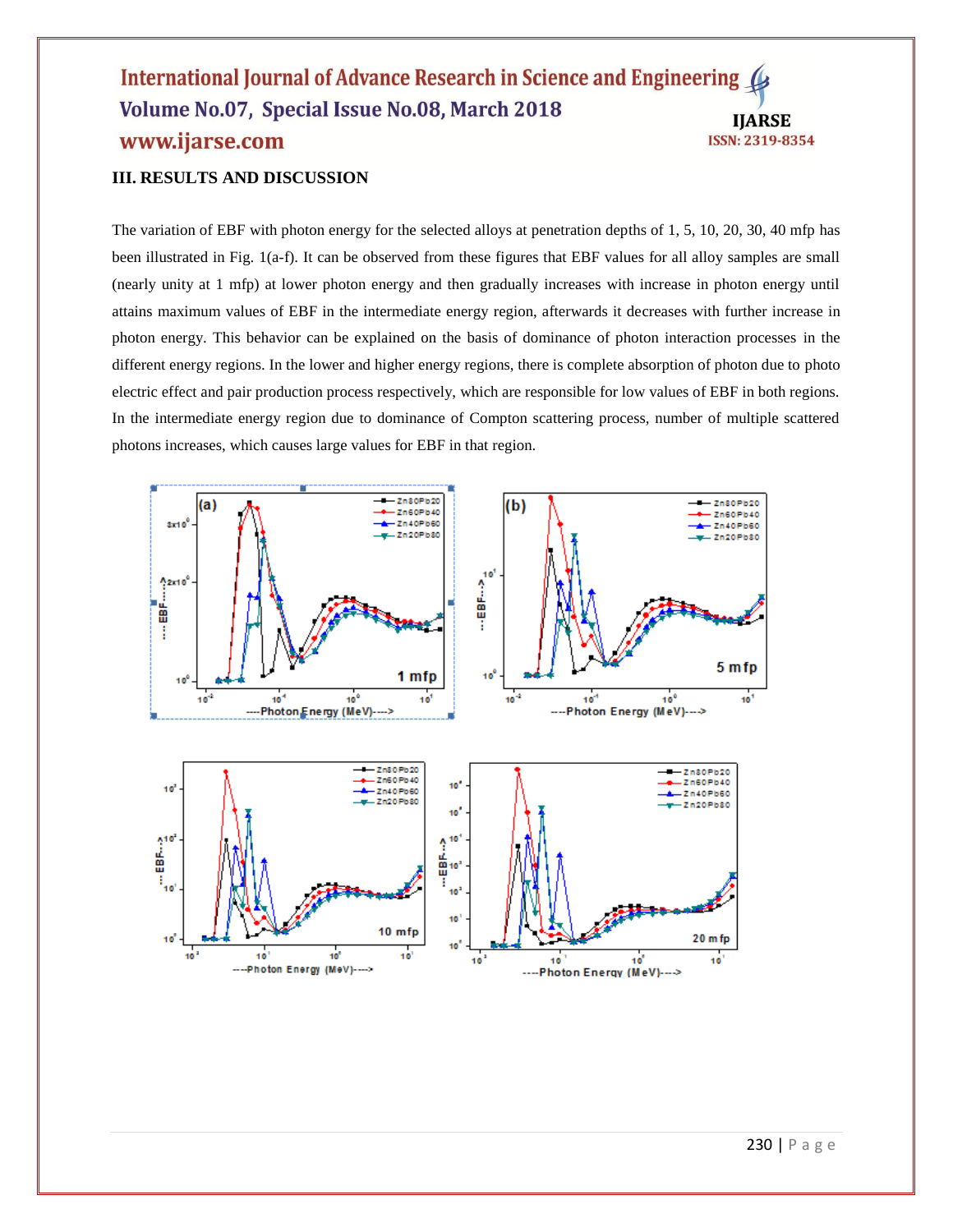

**Figure 1. Variation of exposure buildup factor with incident photon energy at (a) 1mfp (b) 5 mfp (c) 10 mfp, (d) 20 mfp (e) 30 mfp and (f) 40 mfp respectively.**

It has been observed that magnitude of EBF is directlyproportional topenetration depth of the alloys. With the increase in penetration depth; scattered volume increases which results in increase of scattered photon multiplication factor and finally increase in EBF values. For penetration depth of 1mfp, the magnitude of EBF values for the selected alloys lies between 1-5, while for higher penetration depths such as 5, 10, 20, 30 and 40 mfp, EBF values is in between 1-60, 1-10<sup>3</sup>, 1-10<sup>6</sup>, 1-10<sup>10</sup>, 1-10<sup>13</sup> respectively. The maxima value of EBF lies at nearly 30 keV, particularly for Pb40Zn60 alloy ( $Z_{\text{eff}}$  = 49.76); which can be related with K-absorption edge of Sn (Z = 50) at 29.20 keV. Among the selected alloys, Pb80Zn20 offers higher values for Z<sub>eff</sub> and lower values of EBF. The results of present study and earlier findings for Pb-Sn alloys [7] are in good agreement.

Below 4 MeV, EBF values are inversely proportional to  $Z_{\text{eff}}$  of the selected alloys; which seems to be obvious. It can be explained on the basis that photon absorption processes (photoelectric effect and pair production) depends strongly on atomic number as compared to scattering processes (Compton and Rayleigh scattering). However above 4 MeV photon energy and above 5 mfp penetration depth, inverse trend in EBF values for all the selected alloys have been observed. This attributes to the formation of electron-positron pair as a result of pair production process, which during its escape from interacting material losses its kinetic energy in collisions/scatterings in large dimensions and come to rest. At rest, electron-positron annihilate to produce two gamma photons of 0.511 MeV in opposite direction. Therefore, in this manner, phenomenon of conversion of higher energy photons into lower energy photons (double in number) occurs. It is known that, the pair production cross section depends on square of atomic number (i.e.  $Z^2$ ). Hence, the pair production probability (creation of  $e^-e^+$  pair) and later for annihilation process (conversion into two gamma photons) increases with the increase in Z.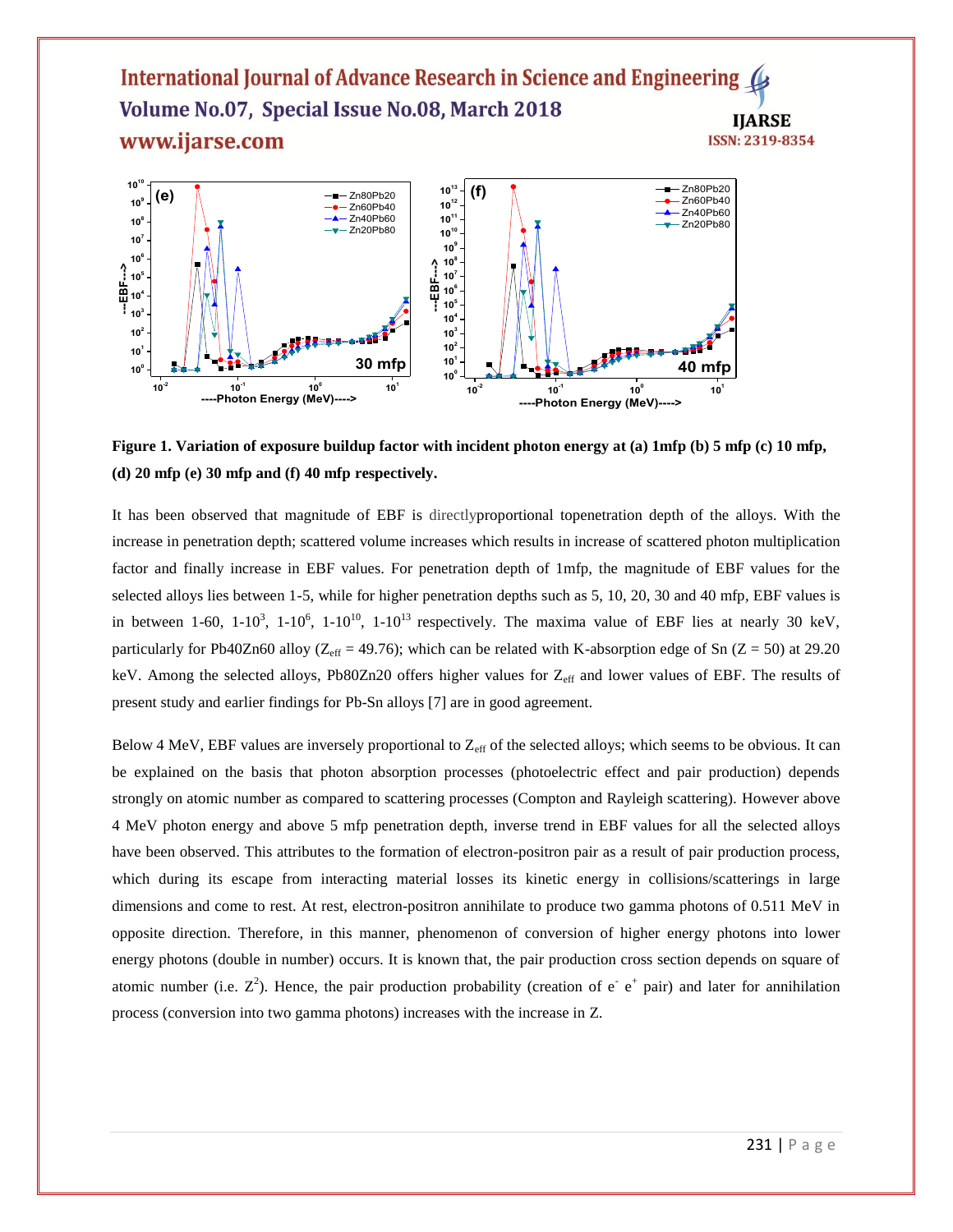# **IV. CONCLUSION**

 $Z_{\text{eff}}$  values for all the selected alloys lies in between 30 and 82 (atomic number of constituent elements: Zn and Pb). Further, Z<sub>eff</sub> values varies with the photon energy as well as with the composition of constituent elements. The weight fraction of constituent elements plays a major role in Z<sub>eff</sub> value. At a particular photon energy, significant difference in  $Z_{\text{eff}}$  values can be observed with the difference of 20 % weight fraction of constituent elements.

The EBF values for Pb-Zn alloys exhibitstrong dependency on photon energy as well as penetration depth. Its dependence with photon energy isweakat lower and higher energy regions due to dominance of photon absorption process in these regions.WhereasEBF has strong dependence on photon energy in intermediate energy region. On the other hand, it increases with the increase in penetration depth for all the selected alloys. It can be concluded that Pb80Zn20 alloy due to its higher  $Z_{\text{eff}}$  and lower EBF values;has better radiation protection efficiency among all the selected alloys.

# **V. ACKNOWLEDGEMENT**

One of the authors Dr. Tejbir Singh is thankful to SERB, New Delhi (SR/FTP/PS-081/2012) for financial help to carry out these investigations.

#### **REFERENCES**

- [1] G. Flora, D. Gupta and A. Tiwari, Toxicity of lead: A review with recent updates,*Interdisciplinary Toxicology, 2,* 2012, 47–58.
- [2] A.B. El Basaty, A.M. Deghady and E.A. Eid, Influence of small addition of antimony (Sb) on thermal behavior, microstructural and tensile properties of Sn-9.0Zn-0.5Al Pb-free solder alloy,*Material Science and Engineering A,701,*2017, 245–253.
- [3] [M. Alwaeli,](https://www.sciencedirect.com/science/article/pii/S095965261731658X#!) Investigation of gamma radiation shielding and compressive strength properties of concrete containing scale and granulated lead-zinc slag wastes,*Journal of [Cleaner Produ](https://www.sciencedirect.com/science/journal/09596526)ction[, 166,](https://www.sciencedirect.com/science/journal/09596526/166/supp/C)* 2017, 157-162.
- [4] M. Kamal, B.M. Moharram, H. Farag, A. El-Bediwi andH.F. Abosheiasha, Structure, attenuation coefficients and physical properties of Bi–Pb–Sn fusible alloys,*Radiation Effects and Defects in Solids,161,* 2006, 137–142.
- [5] T. Kaur, J. Sharma and T. Singh, Thickness optimization of Sn–Pb alloys for experimentally measuring mass attenuation coefficients,*Nuclear Energy and Technology,3,*2017, 1–5.
- [6] O.D. Rezaei and S. Azimkhani, Investigation of gamma-ray shielding properties of concrete containing different percentages of lead, *Applied Radiation and Isotopes, 70,* 2012, 2282–2286.
- [7] S. Kaur, A. Kaur, P. S. Singh and T. Singh, Scope of Pb-Sn binary alloys as gamma rays shielding material,*Progress in Nuclear Energy, 93,*2016, 277-286.
- [8] T.Ahmed and H.M. Flower, The phase transformations in alloys based on titanium aluminides  $Ti_3AI-V$  and TiAl-V,*Material Science and Engineering, 152,*1992, 31-36.